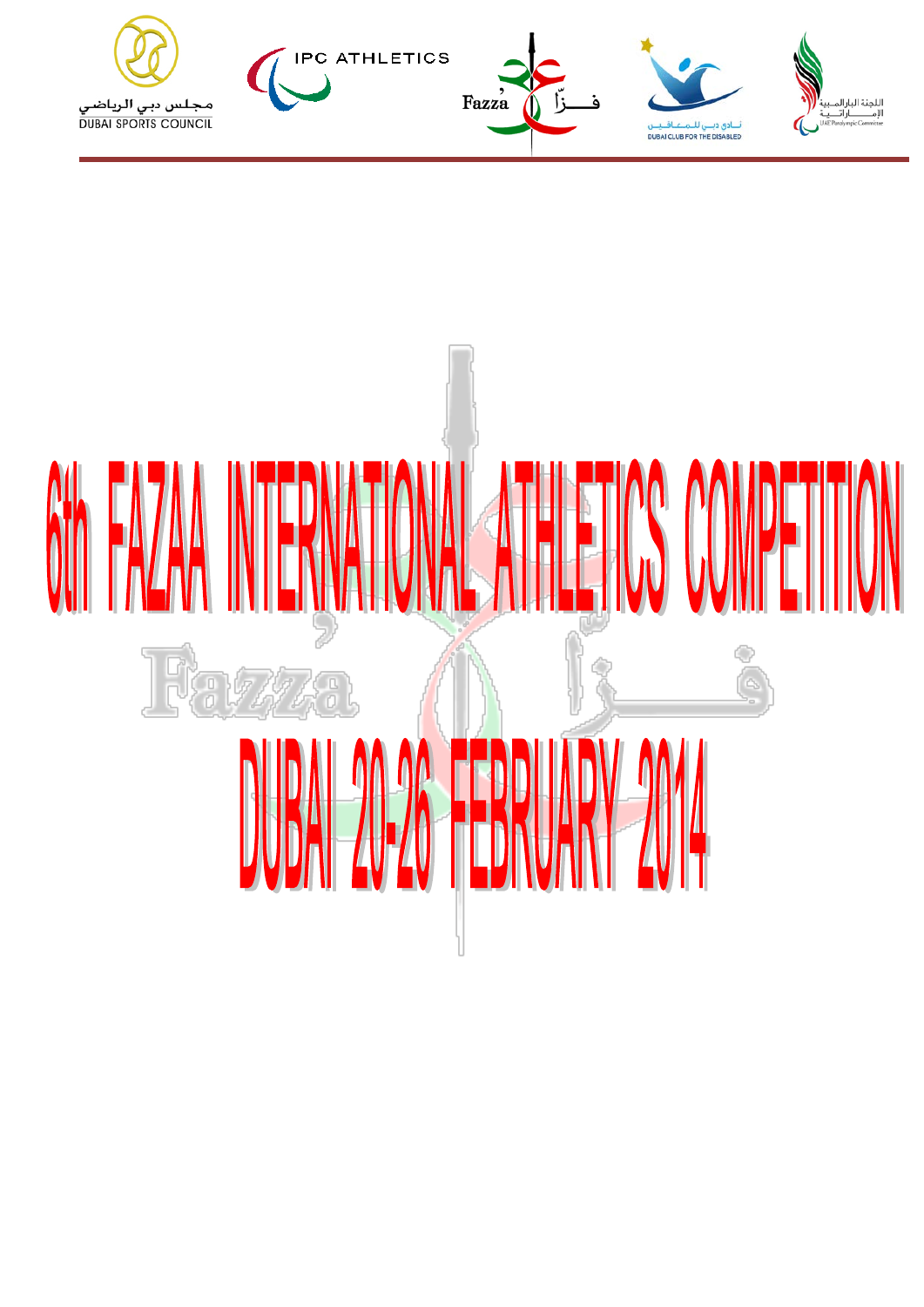

### **An Invitation to Participate in**

# **The 6th Fazaa International Athletics Competition Dubai February 2013**

**Dear NPC / Federation members / Chairman Associations: Please forward this invitation to the relevant personnel in regard to Disability Athletics within your country.**

**To whom it may concern:**

**In cooperation with IPC Athletics, the Dubai Club for The Disabled will organize the 6th Fazaa International Athletics Competition.**

**The 6th Fazaa International Athletics Competition is an IPC approved competition and the second IPC Grand Prix edition.**

**Kindly fill in the enclosed forms identifying your intention to participate and return it to the Dubai Club for Special Sports before the deadline of 1\12\2013**

**DEADLINES:**

**1st Entry by number Deadline: 15th November 2013 FINAL ENTRY: 1st December 2013 BY NAME & WITH PAYMENT - DEADLINE 1st December 2013**

**Preliminary Schedule:**

 **Arrival: 20/02/2014 Classification: 20-21/02/2014 Competition: 22-25/02/2014 Departure: 26/02/2014**

Chairman Thani Juma Berregad

**Dubai Club for The Disabled Tel: 00971 4 2988205 Fax: 00971 4 2988459 P.O.BOX : 20990 - DUBAI UNITED ARAB EMIRATES Email: [dxbhancb@emirates.net.ae](mailto:dxbhancb@emirates.net.ae) ; ahmedmha@eim.ae**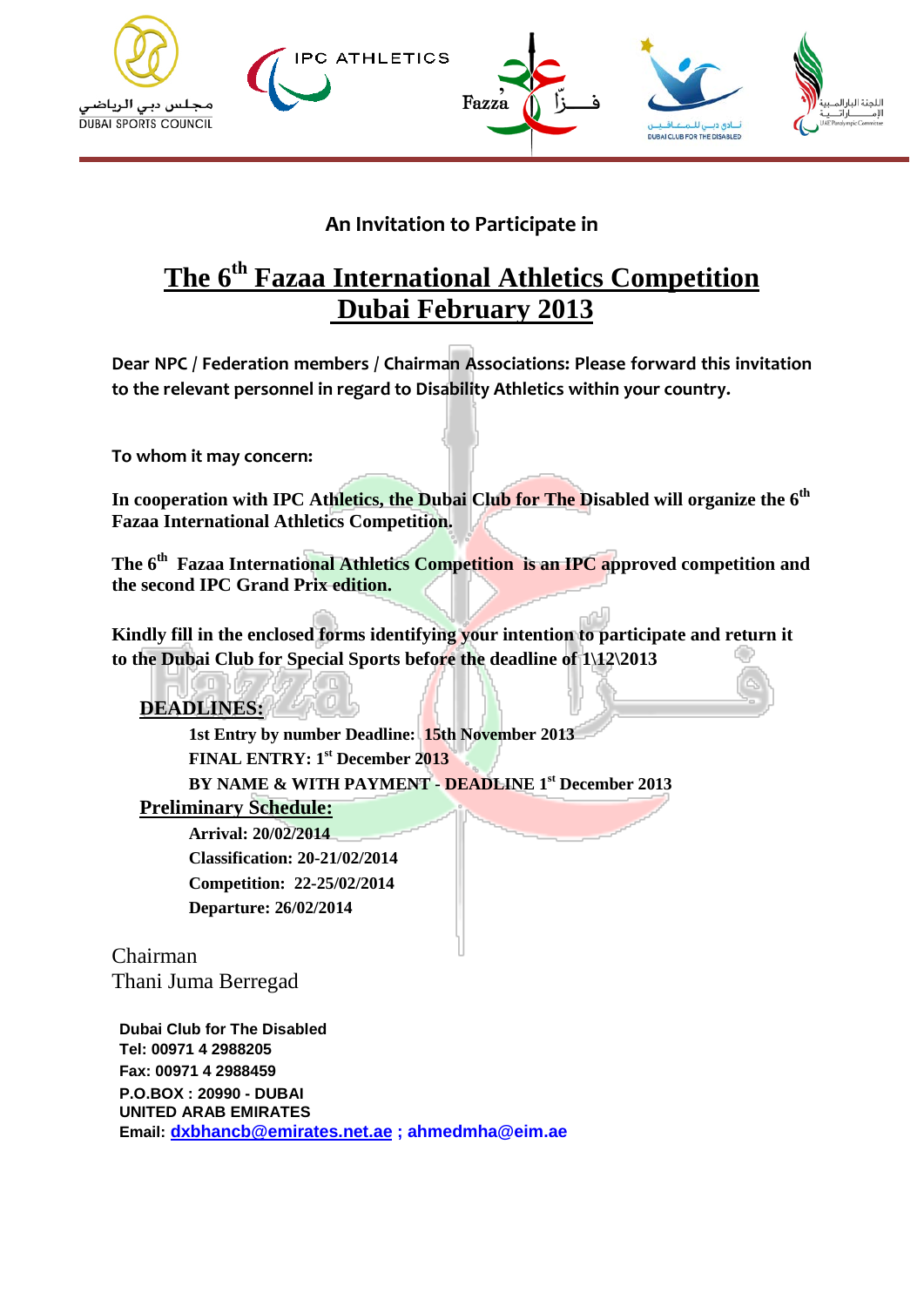









# **PRESENTATION**

**THE FAZAA INTERNATIONAL ATHLETICS MEETING IS ORGANIZED SINCE 2009 BY DUBAI CLUB FOR THE DISABLED UNDER THE AUSPICE OF HIS HIGHNESS SHEIKH HAMDAN BIN MOHAMMED BIN RASHED AL MAKTOUM CROWN PRINCE OF DUBAI, PRESIDENT OF THE EXECUTIVE CONCIL OF THE EMIRATE OF DUBAI.**

**THE FAZAA INTERNATIONAL ATHLETICS MEETING IS ONE OF THE MOST POPULAR COMPETITIONS ALL OVER THE WORLD DUE TO HIS SERIOUS ORGANISATION AND SPECIALY DUE TO HIS HIGH SPORT PERFORMANCE QUALITY LEVEL.**

**SINCE 2009 A REMARQUABLE INCREASE OF PARTICIPANTS NUMBER AND LEVEL IS MENTIONNED AND THIS IS DUE TO THE FACT THAT THE MOST BEST ATHLETES IN THE WORLD TAKE PART IN THIS COMPETITION.**

**AS AN INTERNATIONAL MEETING THE FAZAA INTERNATIONAL ATHLETICS MEETING WAS IN ALL HIS LAST FOUR SESSIONS A SANCTIONNED IPC COMPETITION WHICH IS A PART OF HIS EXCELLENT REPUTATION ALL OVER THE WORLD.**

**The 2014 edition will be an IPC Grand prix competition and will be the second edition as IPC Grand Prix competition after the 2013 edition.**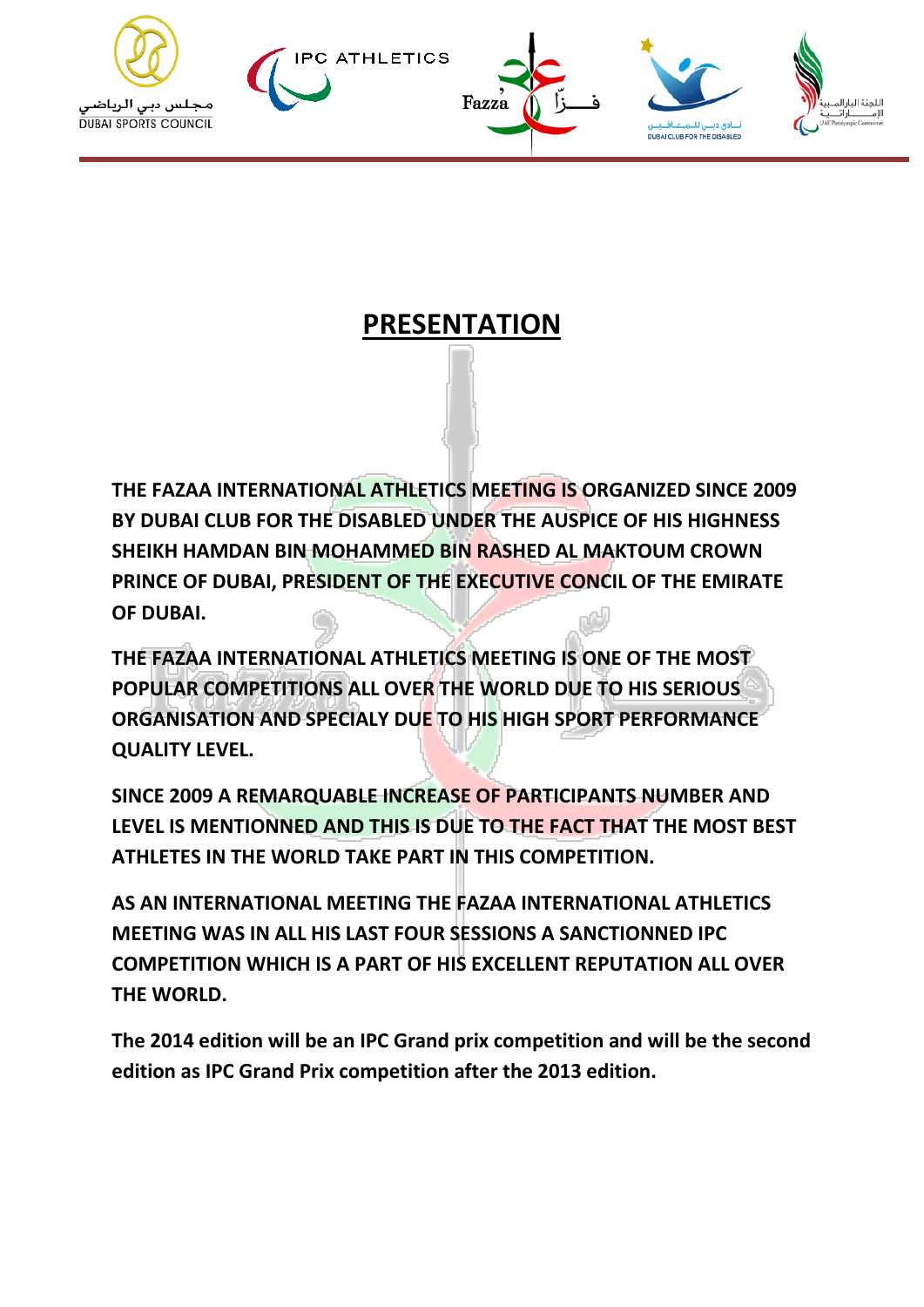

### **THE COMPETITION**

**Organizer: Dubai Club for the disabled**

**Chairman: Thani Juma Berregad**

**Date: 20 – 26 February 2014** 

**Venue: Althika Club (Sharjah)**

**Events: (Male And Female)**

**Track: 100-200-400-800-1500-5000**

**Field: Shot put- discus-javelin-club-long jump**

**Classes: 10-20-30-40-50**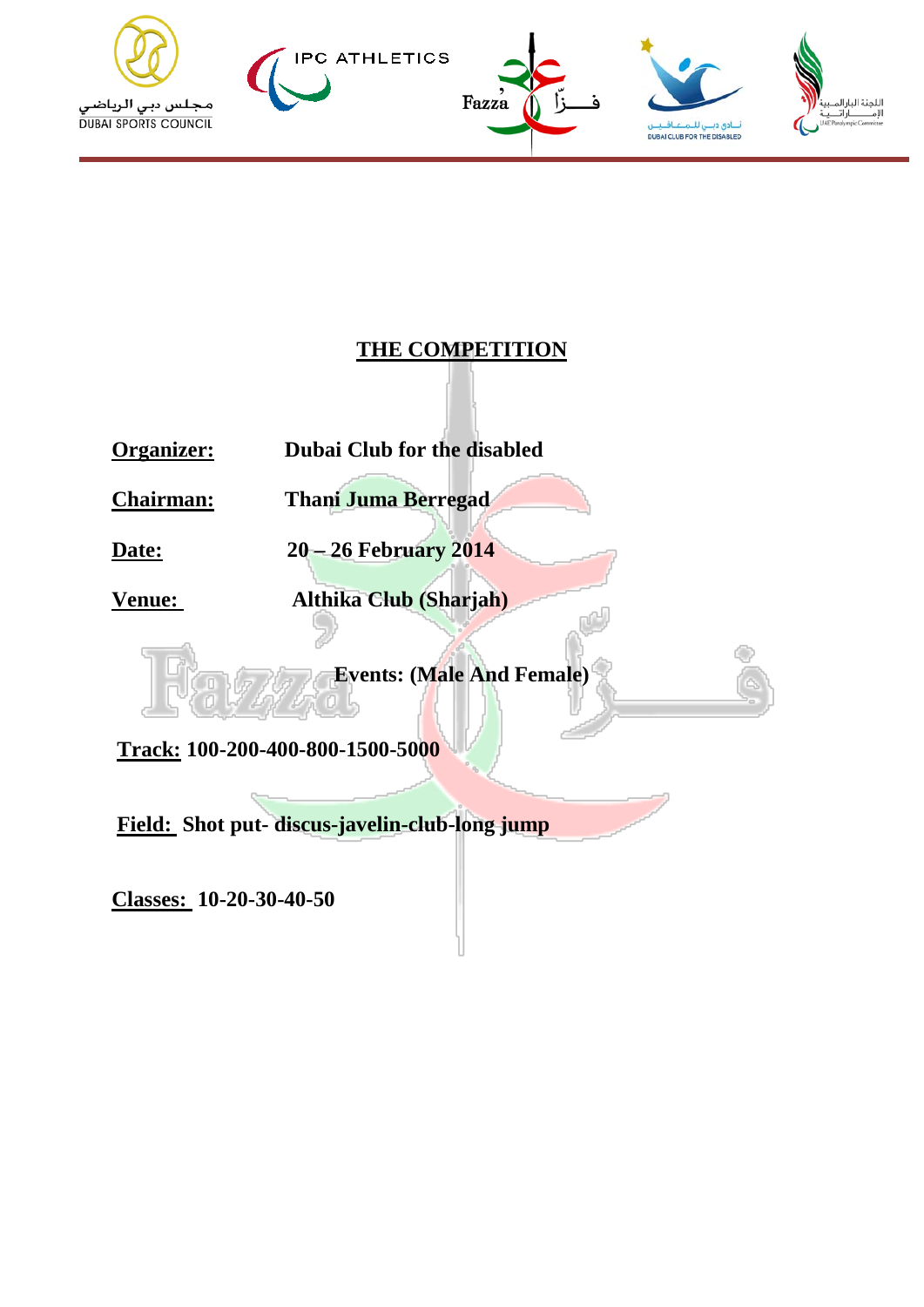

# **ELIGIBILTY:**

**ATHLETES WITH DISABILITIES WHO ARE ELIGIBLE FOR COMPETITIONS UNDER THE RULES AND REGULATIONS OF THE IPC AND REGISTRED IN THE SDMS FOR THE YEAR 2013.**

# **GOVERNING RULES:**

**THE TRACK AND FIELD EVENTS WILL BE HELD IN ACCORDANCE WITH THE RULES AND REGULATIONS OF IPC.**

**AWARDS AND MEDALS:**

**FOR THE FIRST PLACE: GOLD MEDAL AND PRIZE MONEY.** 

**FOR THE SECOND PLACE: SILVER MEDAL AND PRIZE MONEY.** 

**FOR THE THIRD PLACE: BRONZE MEDAL AND PRIZE MONEY.**

**A SPECIAL PRICE WILL BE AWARDED FOR EACH BROKEN WORLD RECORD.**

# **DOPING CONTROL:**

**ATHLETES PARTICIPATING IN THE 6th FAZAA INTERNATIONAL ATHLETICS MEETING COULD BE SUBJECT FOR DRUG TESTING ACCORDING TO IAAF, IPC AND WADA RULES AND REGULATIONS AS MENTIONNED IN THE DECLARATION ACCOMPANYING THE ENTRY FORM.**

## **OFFICIALS:**

**HIGHLY QUALIFIED OFFICIALS FROM UAE ATHLETICS FEDERATION WILL BE OFFICIALING IN THE 6th FAZAA INTERNATIONAL ATHLETICS MEETING.**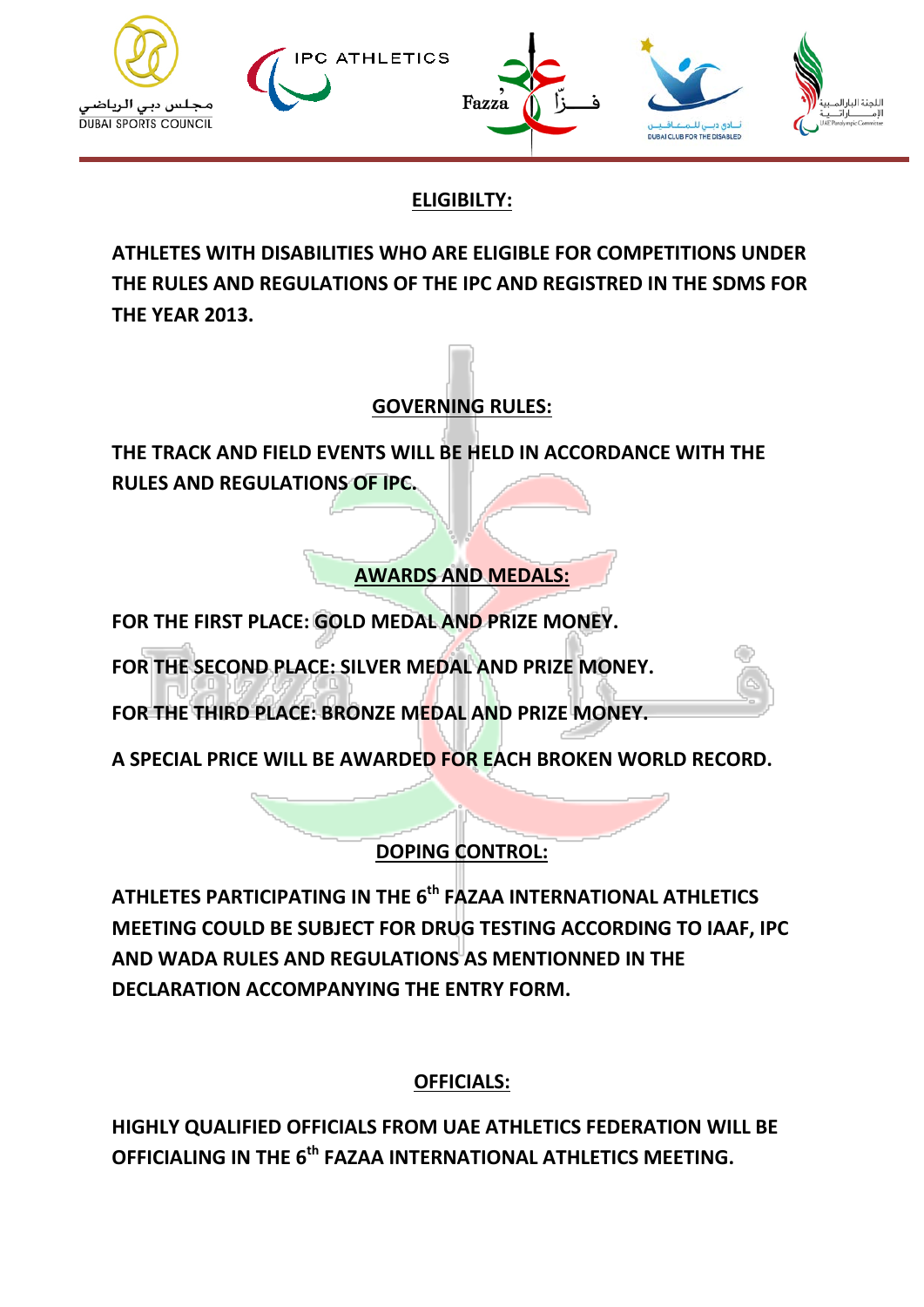



### **ACCOMODATION, FOOD AND TRANSPORT:**

#### **ACCOMODATION AND FOOD:**

**THE ACCOMODATION WILL BE IN ALBUSTAN RESIDENCE a 4 STAR HOTEL AT APROXIMATIVELY 10 MIN FROM THE AIRPORT AND APROXIMATIVELY 15 MIN FROM THE COMPETITION VENUE AND 5 MIN FROM DUBAI CLUB.**

**A FULL BOARD ACCOMODATION IS OFFERED (ACCOMODATION AND THREE MEALS) AS FOLLOW:**

**ONE PERSON IN A SINGLE ROOM: 100 EURO PER DAY.**

**TWO PERSON IN A DOUBLE ROOM: 150 EURO PER DAY.**

**THREE PERSON IN AN APARTEMENT (ONE SINGLE+ONE DOUBLE ROOM+A LIVING ROOM): 240 EURO PER DAY.** 

**TRANSPORT:**

**A FREE TRANSFER FROM AIRPORT TO THE ACCOMODATION AND BACK IS OFFERED TO THE PARTICIPANTS THE TRANSFER TO AND FROM THE COMPETITION VENUE IS ALSO PROVIDED BY THE ORGANIZER.**

**To guarantee entry 50% of the fees must be transferred into the following bank account before the final entry deadline:**

**Account name: Dubai Club for Special Sports**

**Bank name: Dubai Islamic Bank**

**Branch name: Dubai main branch**

**Account No: 001520726988901**

**IBAN Account number: AE950240001520726988901**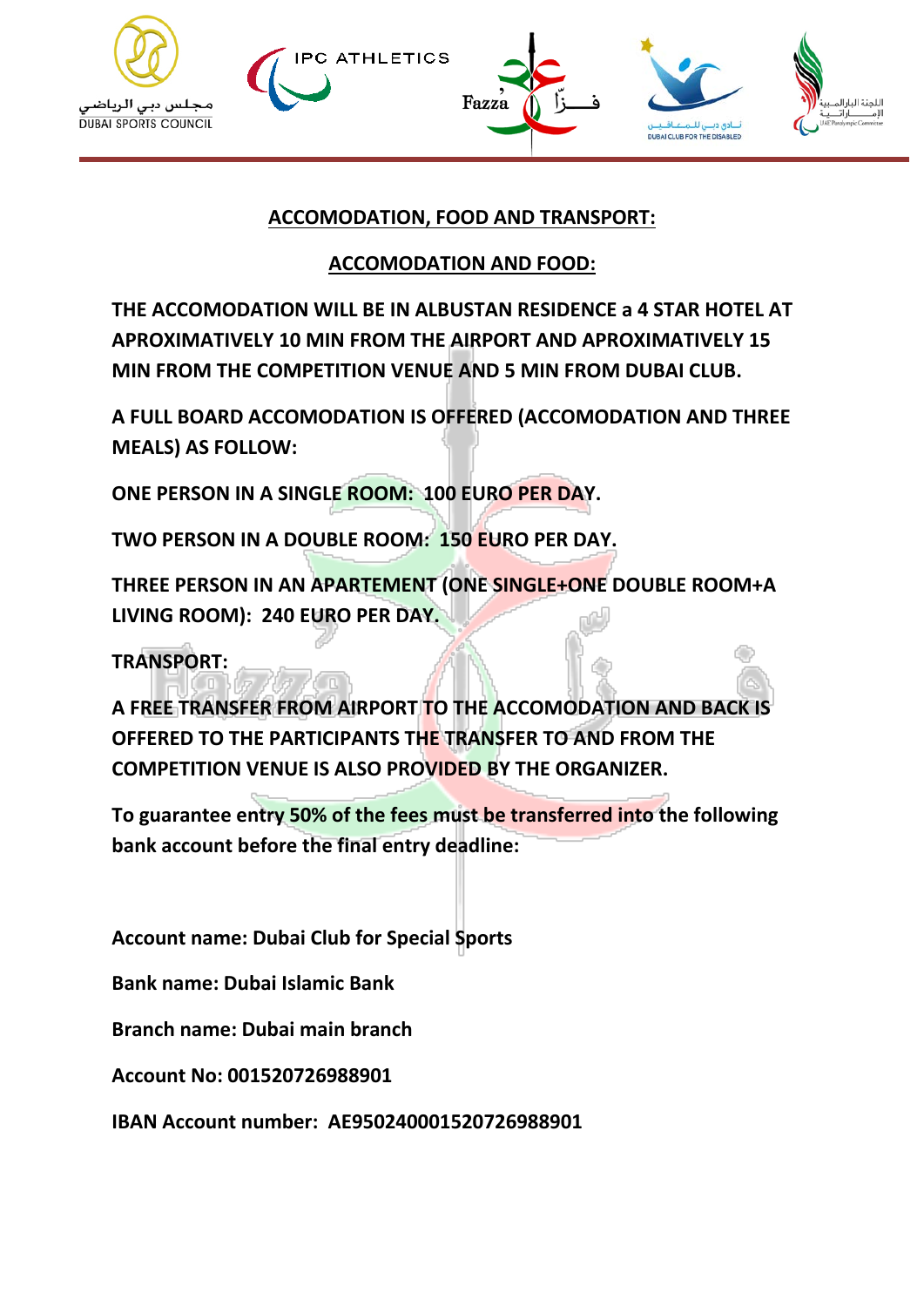



 **Deadlines:** 

# **1st Entry (by numbers) - 15 November 2013**

**Final entry (by names) - 1st December 2013**

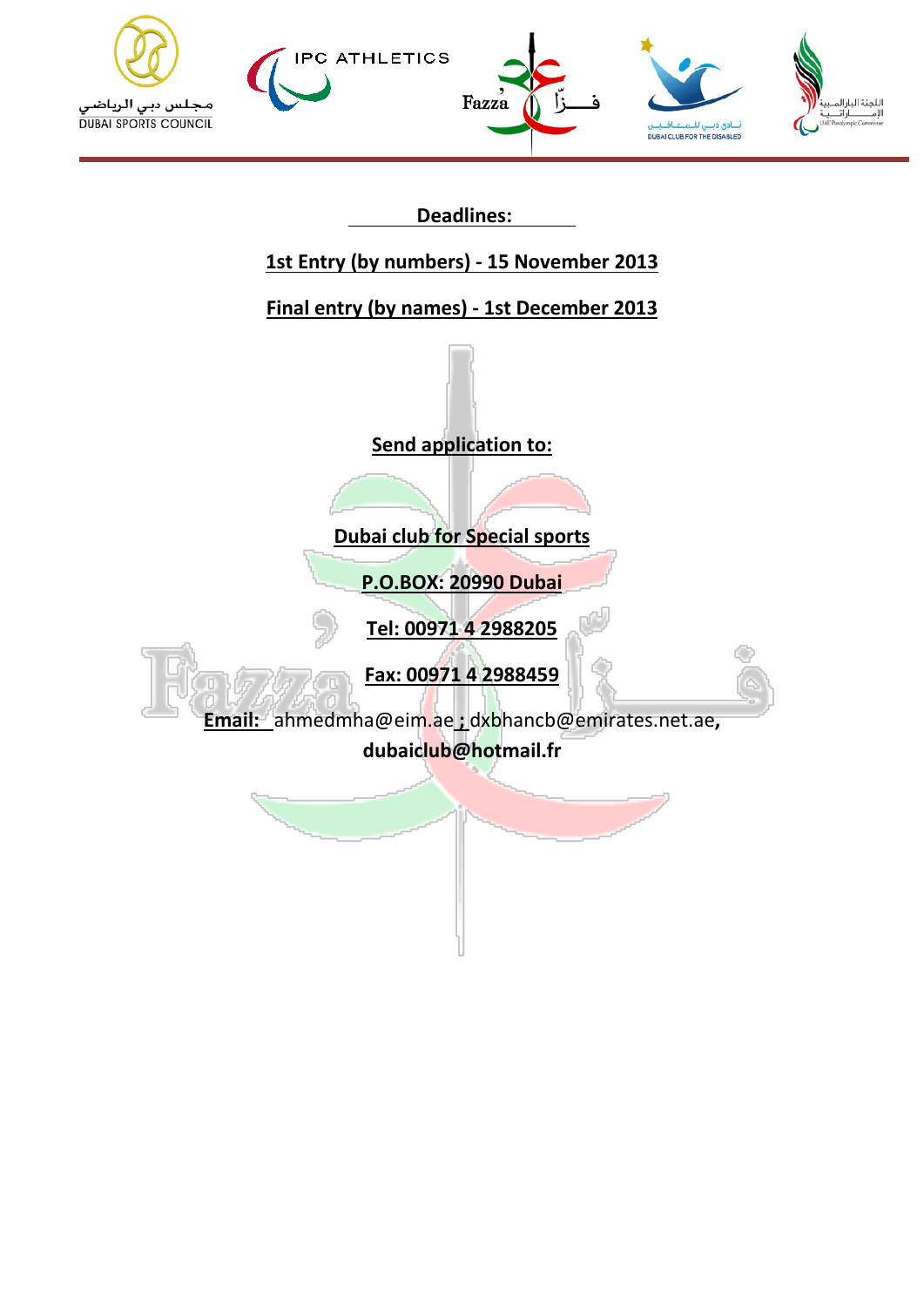

**Declaration for the 6th Fazaa International Athletics Meeting 2014**

**Participant's Agreement, Waiver, Release & Acknowledgement**

**On acceptance of this entry, I hereby for myself, my heirs, executors and administrators waive and release any and all rights claims for damage I have or may have against Dubai Club for the disabled, the sponsors and all organizers and successors that may arise as a result of my participation in 6th FAZAA INTERNATIONAL ATHLETICS MEETING 2014**

**I attest and certify that I am physically fit and have sufficiently trained for the competition of this event and my physical condition has been verified by a licensed medical doctor in my country. I agree to abide by all rules and regulations of Dubai Club For Special Sports, IAAF and IPC. further, I hereby grant full permission to any and all of the foregoing to use my photographs, motion pictures, recordings, or any other record of this event for any legitimate purpose including commercial advertising**

#### **NOTE:**

**Athletes participating in the 6th FAZAA INTERNATIONAL ATHLETICS MEETING 2014 could be subject to drug testing, according to IPC and WADA rules. The participation in the competition will be considered as an acceptance to drug testing and publication of the results to the concerned parties. Athletes found positive for banned substances will be disqualified from this event and may lose eligibility for future competitions.**

**Athletes who wish to have any training on the road outside the training sessions previewed by the LOC will do that on their own responsibility and there will be no escort for them.**

**( NB: Parents or legal guardian will sign for participants under 18 years . )**

**Name:………………………………………… Date: …..................... signature:**